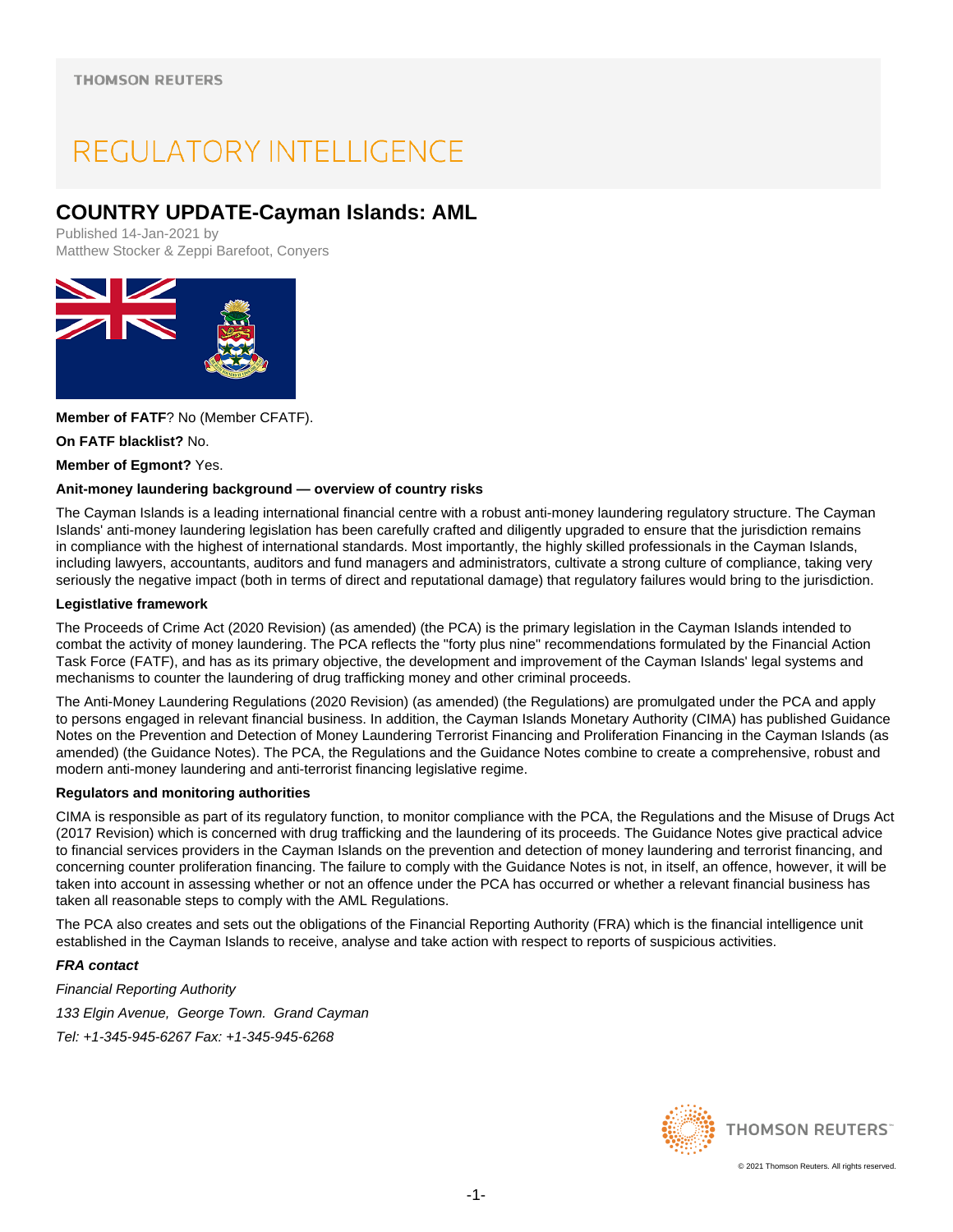The Financial Crime Investigation Unit (FCIU) is a specialist unit dedicated to investigating criminal offences related to money laundering, the financing of terrorism and fraud. The FCIU works with the Office of the Director of Public Prosecutions to pursue convictions in complex cases.

The Cayman Islands Government also has an Anti-Money Laundering Unit which is the secretariat for the Anti-Money Laundering Steering Group (AMLSG) which is the AML/ CFT policy-making body for the Cayman Islands; it also chairs the Inter-Agency Coordination Committee. The AMLSG is the governing body responsible for the general oversight of AML/ CFT policy in the Cayman Islands and is responsible for the general administration of the FRA, for promoting effective collaboration between regulators and law enforcement agencies and for monitoring interaction and co-operation with overseas financial intelligence units.

# **Proceeds of Crime Act: Offences**

Under the PCA, five primary offences are defined:

Concealing, disguising, converting, transferring or removing criminal property from the Cayman Islands;

- Entering into arrangements for the facilitation of the acquisition, retention, use or control of criminal property;
- Acquisition, possession or use of criminal property;

Failure to disclose a suspicion of criminal conduct; and

Tipping off.

"Criminal conduct" is defined as conduct which constitutes an offence in Cayman or would constitute an offence in the Cayman Islands if it occurred there. Property is "criminal property" if it constitutes a person's benefit from criminal conduct or it represents such a benefit (in whole or in part and whether directly or indirectly) and the alleged offender knows or suspects that it constitutes or represents such benefit.

# Money laundering

A person commits an offence if he conceals, disguises, converts, transfers or removes from the Cayman Islands criminal property; enters into or becomes concerned in an arrangement which he knows or suspects facilitates (by whatever means) the acquisition, retention, use or control of criminal property by or on behalf of another person; or acquires, uses or has possession of criminal property.

#### Failure to report

A person commits an offence if he knows or suspects (or has reasonable grounds for knowing or suspecting) that a person is engaged in criminal conduct, the knowledge or suspicion came to him in the course of business in the regulated sector or other trade, profession, business or employment, and disclosure is not made to a nominated officer or the FRA as soon as is practicable. Certain statutory defences apply.

# Predicate offences

The offences hinge on the notion of "criminal property", which is defined as property that constitutes a person's benefit from any "criminal conduct" or property that represents such a benefit (in whole or in part, and whether directly or indirectly) and the alleged offender knows or suspects that it constitutes or represents such a benefit. Criminal property includes terrorist property. "Criminal conduct" is defined in the PCA as conduct which constitutes an offence in the Cayman Islands or would constitute an offence in the Cayman Islands if it occurred there. Further, a money laundering offence is not committed if the person knows, or believes on reasonable grounds, that the relevant "criminal conduct" occurred outside of the Cayman Islands and that the relevant conduct was not, at the time it occurred, unlawful under the criminal laws then applying in that country and not of a description prescribed by an order made by the Attorney General.

# Is foreign tax evasion a predicate offence?

The Penal Code (2019 Revision) includes a tax offence in the Cayman Islands, which forms a predicate for money laundering. The PCA provides that criminal conduct, for the purposes of money laundering, can include conduct committed overseas, as long as it would be an offence under a Cayman Act. Accordingly, foreign tax evasion and equivalent tax crimes are reportable in the Cayman Islands.

# **Anti-Corruption Act**

The Anti-Corruption Act (2019 Revision) sets out extensive local and international corruption offences and establishes the Anti-Corruption Commission (the "Commission"). It criminalises corrupt behaviour, including the bribery of public officials and members of the Parliament, frauds on the government, election fraud, breach of trust by a public officer or member of the Parliament, selling or purchasing office, influencing or negotiating appointments to office, false claims by public officers, abuse of office, non-disclosure of conflicts of interest, failure to report bribes and solicitation by public officials, illegal secret commissions, making false statements to the Commission and bribing a foreign public officer.

# **Anti-Terrorism**

The Terrorism Act (2018 Revision) makes it an offence to provide or receive instruction or training (or invite others to do the same) in the making or use of firearms, explosives or chemical, biological or nuclear weapons; direct activities of a terrorist organisation; possess an article for the purpose of committing, preparing or instigating an act of terrorism; collect, record or possess information likely to be

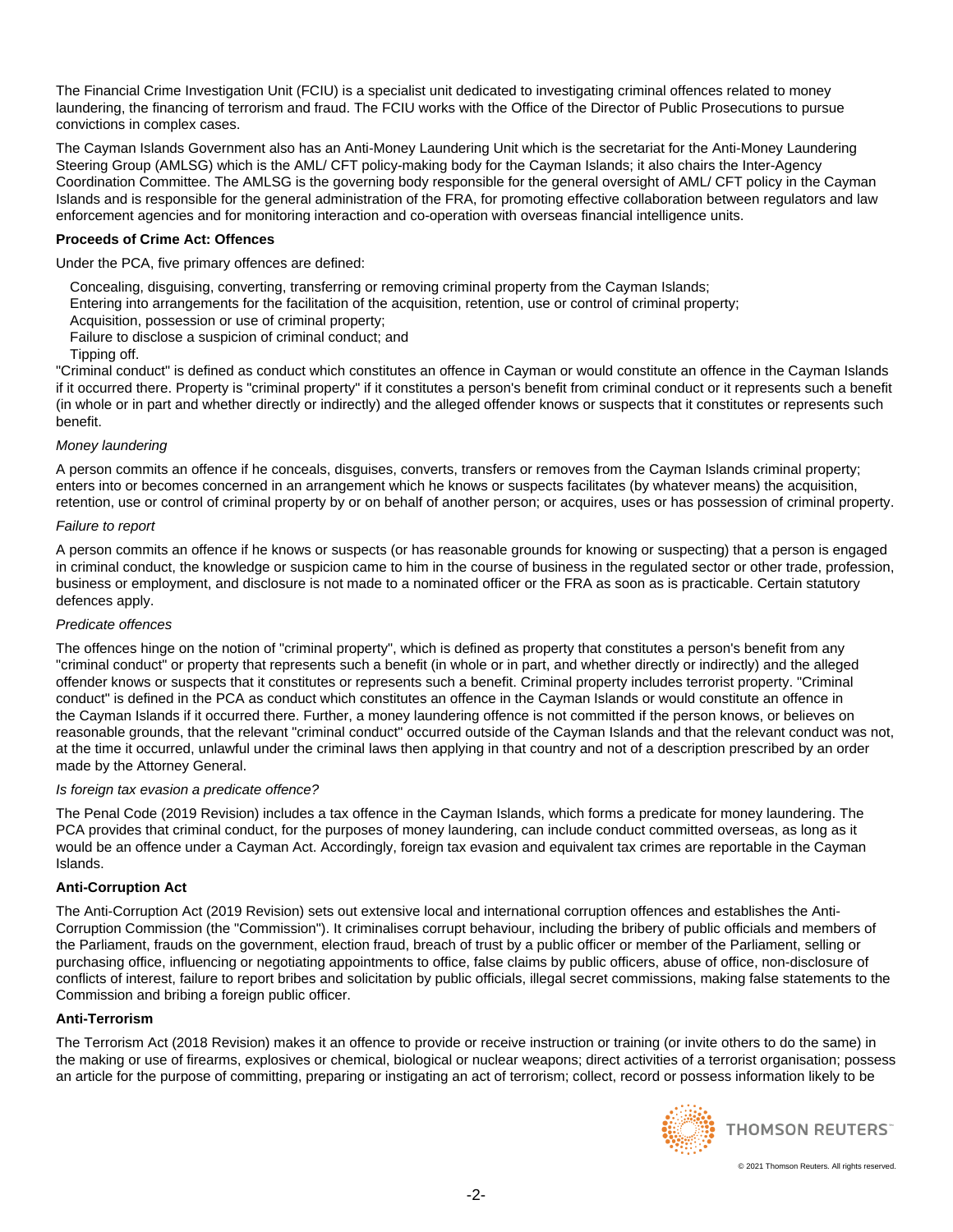useful to a person committing or preparing an act of terrorism; use, solicit or possess "terrorist property"; and organise or participate in an act of terrorism or contribute to a group in furtherance of terrorism. "Terrorist property" is defined as property that is the proceeds of, or used in, or intended or allocated for use in, the financing of acts of terrorism.

The offence of failing to disclose under the Terrorism Act arises where a person has information which may be of assistance in preventing the commission of terrorism or securing the arrest or prosecution of a person for an offence under the Act, or where a person believes or suspects that another has committed a terrorism offence, and that knowledge or suspicion comes to his attention in the course of his trade, profession, business or employment and the person fails to report it as soon as is reasonably practicable. Schedule 1 of the Act also prescribes an offence where a person fails to disclose information that came to him in the course of a business in the regulated sector.

# **Anti-Prolifertion Financing**

The Proliferation Financing (Prohibition) Act, 2017 (PFPA) prescribes that it is an offence for any person to provide funds and economic resources to fund unauthorized proliferation activities; or to enter into or become concerned in an arrangement which that person knows or suspects facilitates, by whatever means, the acquisition, retention, use or control of funds and economic resources to fund unauthorized proliferation activities.

The FATF defines proliferation financing as the payment for goods and services which are used, in whole or in part, to enable the manufacture, acquisition, possession, developing, export, transshipment, brokering, transfer, stockpiling or use of nuclear, chemical or biological weapons and their means of delivery and related materials in contravention of national laws or international obligations. Proliferation includes technologies and dual-use goods which may be used for non-legitimate purposes, software, expertise and services in support of any part of the procurement process. Financing can include financial transfers, mortgages, credit lines, insurance services, middlemen services, trusts and corporate services and company formation.

# **Financial Sanctions**

Sanctions orders are extended by Overseas Territory Orders in Council to the Cayman Islands to implement sanctions regimes executed by the United Nations Security Council, the European Union and the United Kingdom Government. However, the Cayman Islands can also impose its own financial sanctions and restrictions under the Terrorism Act and the PFPA. Failure to comply with financial sanctions legislation or to seek to circumvent its provisions is a criminal offence.

# **Penalties**

# Money Laundering

A person guilty of an offence is liable on summary conviction to a fine of US\$6,004 or imprisonment for a term of two years or to both, or on conviction on indictment, to imprisonment for a term of 14 years or to an unlimited fine or both.

# Failure to report

A person guilty of the offence of failing to disclose is liable on summary conviction to imprisonment for a term of two years or a fine of US\$6,004 or both, or on conviction on indictment, to imprisonment for a term of five years and an unlimited fine, or both.

# Tipping off

The offence of tipping off results in liability to imprisonment for a maximum term of two years or a fine of US\$6,004 or both on summary conviction, or five years' maximum imprisonment and unlimited fine or both on indictment.

# **Briberv**

Bribery of a foreign public official is an offence which attracts a penalty of up to 14 years imprisonment on indictment. Conspiracy, attempts and incitement to commit an offence as well as aiding, abetting, counselling and procuring the commission of an offence are also crimes.

# **Terrorism**

Penalties for soliciting, using or possessing terrorist property, or arranging for property to be used for terrorist purposes: on summary conviction, two years' imprisonment and/or a U.S. \$4,803 fine; on indictment, 14 years' imprisonment and/or unlimited fine. Penalties for failing to report: on summary conviction, six months' imprisonment and/or a U.S. \$4,803 fine; on indictment, five years' imprisonment and/or unlimited fine.

# Proliferation Financing

Proliferation financing constitutes a money laundering offence for the purposes of the PCA as laid out above.

# Financial Sanctions

Sanctions under the PFPA for failing to freeze funds and economic resources are a fine of US\$60,975 on summary conviction or a fine of US\$84,087 or imprisonment for a term of three years, or both, on conviction on indictment. Failing to report the details of frozen funds or economic resources or actions taken in compliance with the prohibition requirements of the relevant Security Council measures and sanctions, including attempted transactions, will result in a US\$12,195 fine on summary conviction.

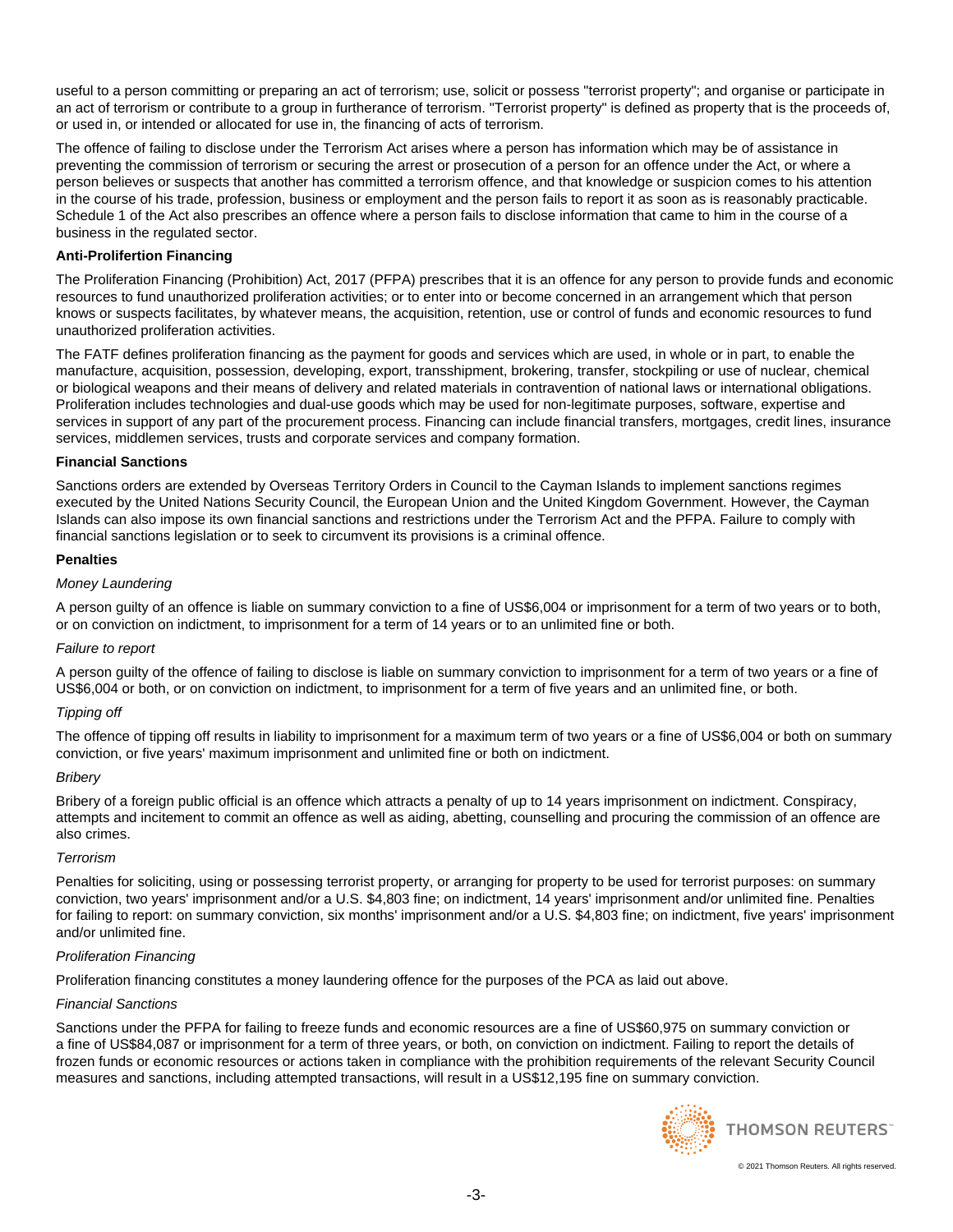Under the Terrorism Act, similar offences carry on conviction of indictment a maximum of seven years imprisonment, a fine, or both. On summary conviction, a fine of up to US\$12,195 may be imposed or a maximum of twelve months imprisonment, or both.

# Forfeiture

The Director of Public Prosecutions may apply for the forfeiture of the whole or any part of cash that has been seized and detained under the PCA. The Court may make an order for forfeiture if it is satisfied that the cash is recoverable property or is intended for use in unlawful conduct. Restraint, receivership and recovery procedures are also set out in the PCA.

# **Reporting and compliance requirements**

Any person in the regulated sector must appoint a Money Laundering Reporting Officer. The term "regulated sector" is defined in Schedule 4 of the PCA to mean business regulated by any one or more of the Acts listed below, or any person who carries on any one or more of the following activities regulated under the Acts:

Banks and Trust Companies Act (2020 Revision) (as amended);

Building Societies Act (2020 Revision) (as amended);

Companies Management Act (2018 Revision);

Cooperative Societies Act (2020 Revision) (as amended);

Insurance Act, 2010 (as amended);

Money Services Act (2020 Revision) (as amended);

Mutual Funds Act (2020 Revision) (as amended);

Securities Investment Business Act (2020 Revision) (as amended);

Dealing in goods by way of business (including dealing as an auctioneer) where a transaction involves a total cash payment of US \$18,012 or more; and

Any other acts that may be prescribed by regulations made under section 46 of the Monetary Authority Act (2020 Revision) (as amended).

The Regulations place additional legal and administrative requirements on entities that conduct "relevant financial business". Any person carrying out relevant financial business must designate an Anti-Money Laundering Compliance Officer (AML Compliance Officer). The AML Compliance Officer ensures that the Regulations are adopted and followed and is the point of contact with competent authorities. "Relevant financial business" is defined broadly in the PCA and includes:

Banking or trust business carried on by a person who is a licensee under the Banks and Trust Companies Act; Acceptance by a building society of deposits made by any person (including the raising of money from members of the society by the issue of shares);

Cooperatives licensed under the Cooperative Societies Act;

Insurance business and the business of an insurance manager, an insurance agent, or an insurance broker within the meaning of the Insurance Act;

Mutual fund administration or the business of a regulated mutual fund regulated under the Mutual Funds Act;

Company management as defined in the Companies Management Act; and

Any of the activities set out in Schedule 6 of the PCA:

Acceptance of deposits and other repayable funds from the public;

Lending;

Financial leasing;

Money or value transfer services;

Issuing and managing means of payment;

Financial guarantees and commitments;

Trading in money market instruments; foreign exchange; exchange, interest rate and index instruments; transferrable securities; or commodity futures trading;

Participation in securities issues and the provision of financial services related to such issues;

Advice to undertakings on capital structure, industrial strategy and related questions and advice and services relating to mergers and the purchase of undertakings;

Money broking;

Individual and collective portfolio management and advice;

Safekeeping and administration of cash or liquid securities on behalf of other persons;

Safe custody services;

Financial, estate agency (including real estate agency or real estate brokering), legal and accounting services provided in the course of business relating to – the sale, purchase or mortgage of land or interests in land on behalf of clients or customers; management of client money, securities or other assets; organisation of contributions for the creation, operation or management of companies; management of bank, savings or securities accounts; and the creation, operation or management of legal persons or arrangements and buying and selling of business entities;

Undertaking property development under the Trade and Business Licensing Act and subsequently selling that property, or investing in property, without using a real estate agent or broker;